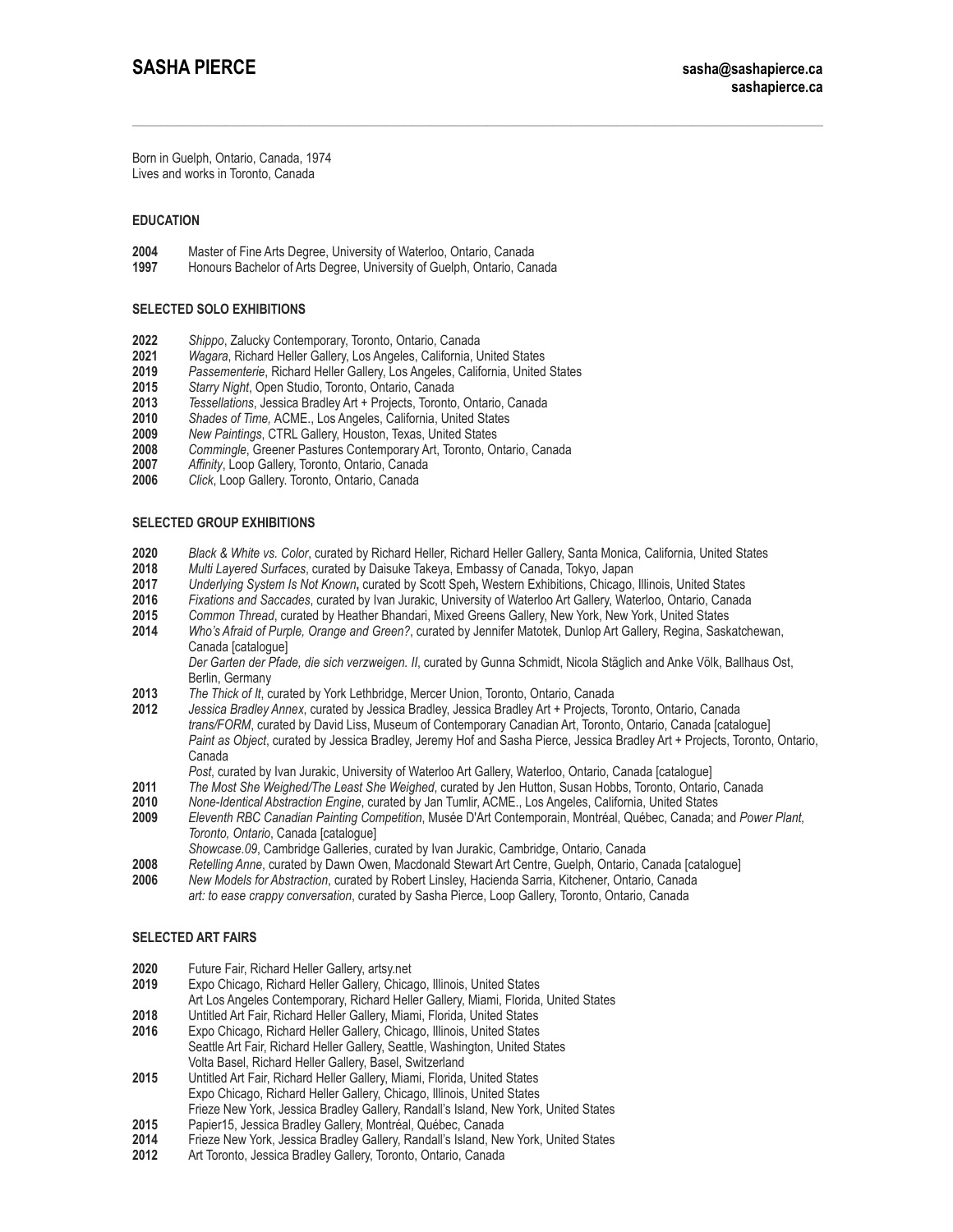### **SELECTED ART FAIRS (continued)**

- **[2009](http://abstraction.uwaterloo.ca/)** Art Toronto, 11th RBC Canadian Painting Competition Showcase, Toronto, Ontario, Canada
- **[2008](http://abstraction.uwaterloo.ca/)** New Art Dealers Alliance Art Fair, Greener Pastures Contemporary Art, Miami, Florida, United States NEXT Art Fair, Greener Pastures Contemporary Art, Chicago, Illinois, United States UpART Fair, Greener Pastures Contemporary Art, Toronto, Ontario, Canada

# **SELECTED COLLECTIONS**

BMO Collection - Canada Cleveland Clinic Art Collection - United States Collection of the Canada Council Art Bank Doris McCarthy Gallery, University of Toronto Scarborough - Canada RBC Collection - Canada TD Collection - Canada The Donovan Collection, University of Toronto - Canada The Progressive Art Collection - United States

### **AWARDS**

- **2015** Laura Ciruls Painting Award, Ontario Arts Foundation
- **2009** Honourable Mention Award, Eleventh RBC Canadian Painting Competition
- **2003** Sylvia Knight Graduate Award in Fine Arts, University of Waterloo

### **SELLOWSHIPS, SCHOLARSHIPS AND GRANTS**

| 2021 | Canada Council for the Arts Visual Artist Explore and Create                               |
|------|--------------------------------------------------------------------------------------------|
|      | Ontario Arts Council Visual Artist Grant - Mid Career                                      |
| 2020 | Vermont Studio Center Fellowship                                                           |
| 2018 | Canada Council for the Arts Visual Artist Research and Creation                            |
|      | Ontario Arts Council Visual Artist Grant - Mid Career                                      |
|      | K. M. Hunter Artist Award finalist                                                         |
| 2017 | Toronto Arts Council Visual Artist Grant - Mid Career                                      |
| 2016 | Ontario Arts Council Visual Artist Grant - Mid Career                                      |
|      | Ontario Arts Council Community Outreach Grant, Sol Express, L'Arche                        |
|      | Vermont Studio Center Fellowship                                                           |
|      | Chalmers Art Fellowship - Research the art practice and writing of Anni and Josef Albers   |
| 2014 | Ontario Arts Council Visual Artist Grant - Mid Career                                      |
|      | Toronto Arts Council Visual Artist Grant – Mid Career                                      |
| 2012 | Canada Council for the Arts Visual Artist Project Grant                                    |
|      | Ontario Arts Council Visual Artist Grant - Mid Career                                      |
|      | Toronto Arts Council Visual Artist Grant – Mid Career                                      |
|      | Ontario Arts Council Community Outreach Grant, Sol Express, L'Arche                        |
| 2010 | Ontario Arts Council Visual Artist Grant                                                   |
|      | Toronto Arts Council Visual Artist Grant                                                   |
| 2009 | Canada Council for the Arts Visual Artist Project Grant                                    |
|      | Canada Council for the Arts Travel Grant, ACME., Los Angeles                               |
|      | Ontario Arts Council Visual Artist Grant                                                   |
| 2008 | Ontario Arts Council Exhibition Assistance Grant                                           |
| 2007 | <b>Ontario Arts Council Exhibition Assistance Grant</b>                                    |
|      | OSEB Recipient (Visual Artist), Toronto Business Development Centre                        |
| 2006 | <b>Ontario Arts Council Exhibition Assistance Grant</b>                                    |
|      | SSHRC and PREA Research Fellowship, New Models For Abstraction, directed by Robert Linsley |
| ንስሰ5 | Optorio Arte Council Exhibition Accidence Cropt                                            |

- **2005** [Ontario Arts Council Exhibition Assistance Grant](http://www.arts.on.ca/)
- **2004** University of Waterloo Faculty of Arts Graduate Scholarship
- **2003** Shantz Fellowship Scholarship, University of Waterloo Senate Graduate Scholarship, University of Waterloo University of Waterloo Faculty of Arts Graduate Scholarship
- **1997** Gordon Couling Scholarship, University of Guelph
- **1996** Michael Scotchmer Scholarship, University of Guelph

### **ARTIST IN RESIDENCE**

- **2020** Vermont Studio Center Fellowship, Johnson, Vermont, United States
- **2019** HEREKEKE Arts Center, Questa, New Mexico, United States [upcoming]
- **2016** Vermont Studio Center Fellowship, Johnson, Vermont, United States
- Digital Painting Atelier, OCAD University, Toronto, Ontario, Canada
- **2014** Visiting Artist Residency, Open Studio, Toronto, Ontario, Canada
- **2006** New Models For Abstraction, directed by Robert Linsley, University of Waterloo, Waterloo, Ontario, Canada